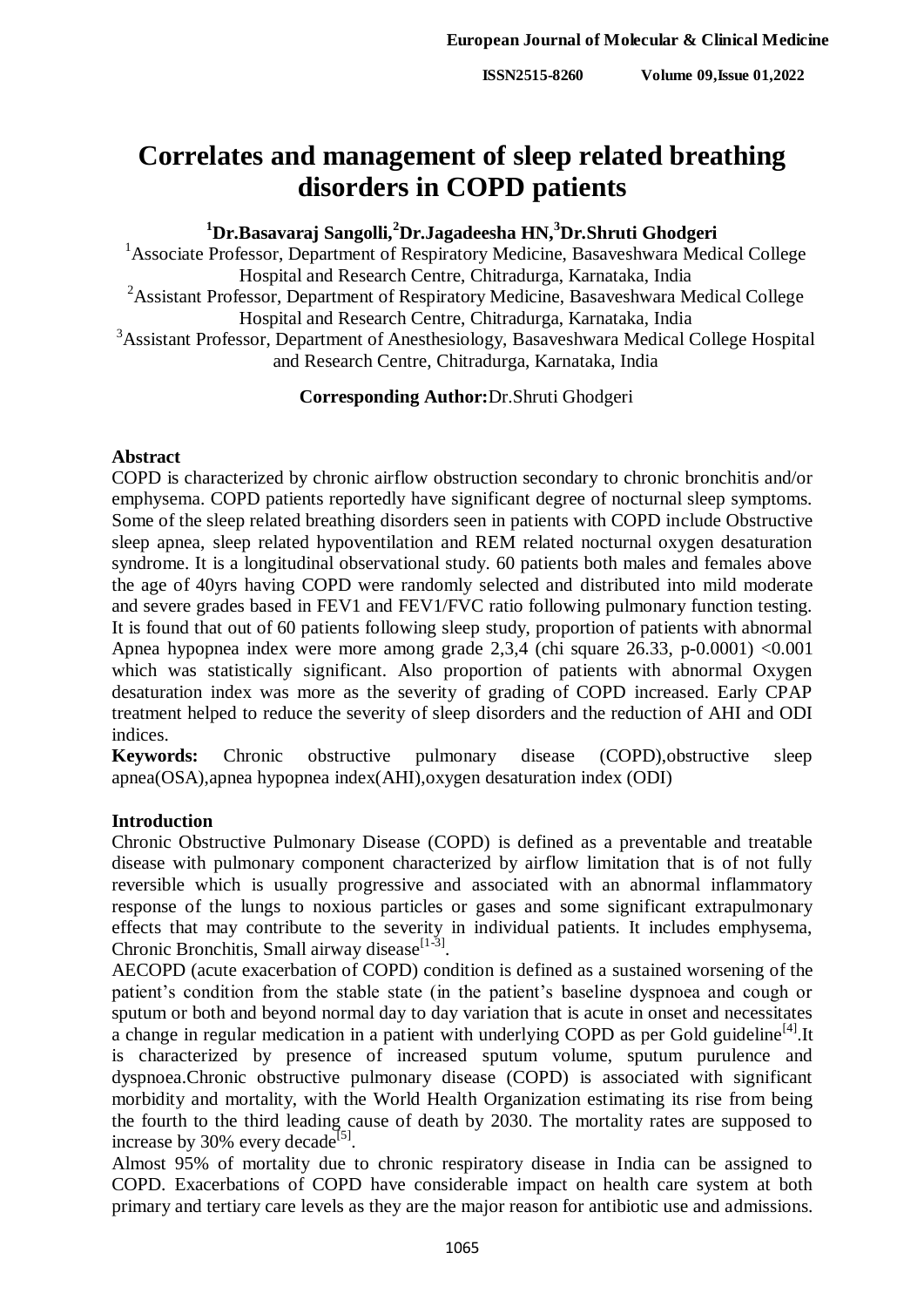#### **ISSN2515-8260 Volume 09,Issue 01,2022**

WHO has estimated that 600 million people worldwide have COPD. Additionally, exacerbations lead to indirect costs because of days lost from work. COPD affects 30% of patients seen in chest clinics and constitutes 1-25% of hospital admissions all over India<sup>[6]</sup>. AE-COPD is a common cause of emergency room (ER) visits and is a major cause of morbidity and mortality<sup>[7, 8]</sup>.

The natural history of COPD is characterized by frequent exacerbations with an increase of cough, purulent sputum production and breathlessness. Majority of exacerbations are infectious in etiology. Childhood infections are probably a risk factor for the development of COPD. Chronic infections may lead to recurrent chronic inflammation for chronic bacterial colonization of the airways. It can potentially predispose to loss of lung function as well as increase the risk of exacerbation<sup>[8, 9]</sup>.

Three classes of pathogens responsible for acute exacerbations of COPD by infecting lower respiratory tract are respiratory viruses, aerobic gram-positive and gram- negative bacteria and atypical bacteria<sup>[10]</sup>.

Patients with frequent exacerbations appear to lose lung function at an accelerated rate and exacerbations of COPD increase the rates of hospitalization and mortality and decrease the quality of life and increase economic burden<sup>[8]</sup>.

This condition is highly serious in our country. Air pollution and smoking are the highest risk factors in India which are the main causes of COPD that lead to increase in microbial infection<sup>[9]</sup>.

## **Methodology**

Patients underwent Spirometric analysis and those with post bronchodilator FEV1 < 40% are asked for willingness to participate in the study. Those who are willing to participate are screened for inclusion into the study. Informed Consent was obtained from all the patients.

Detailed History, symptoms of nocturnal cough, wheeze, history of lifetime alcohol, smoking and clinical examination of patients done.

Height and weight were measured and BMI calculated, Neck circumference, Waist circumference measured. Respiratory Rate, Pulse rate, Blood pressure, Day time Oxygen saturation measured.

Patient was advised to avoid intake of caffeine on the day of study. He/She is refrained from having nap at daytime on the day of study.

Patient was asked to go to bed one hour before the usual sleep time, hooking up of the polysomnogram instrument was completed and the lights are off at the usual sleep time and the recording was started. Full attended polysomnography was performed with Medicaid systems, Sleep care SC 32 Polysomnogram.

Polysomnography was done and the following sleep variables according to American Academy of Sleep Medicine (AASM) criteria are recorded.

- Total Bed Time (TBT).
- Total Sleep Time (TST).
- Sleep efficiency.
- Sleep latency.
- Sleep stages in minutes and as percentage of TST.
- Arousal index.
- Respiratory event (apnoea and hypopneas) were measured in seconds.
- Apnoea-hypopnea index.
- Minimal nocturnal oxygen saturation.
- Mean nocturnal oxygen saturation.
- Patients with nocturnal desaturation are recorded.

Cheyne Stokes Breathing is diagnosed if there are at least 3 consecutive cycles of crescendo decrescendo change in breathing amplitude and at least 1 of the following Five or more Central apnoeas or hypopneas per hour.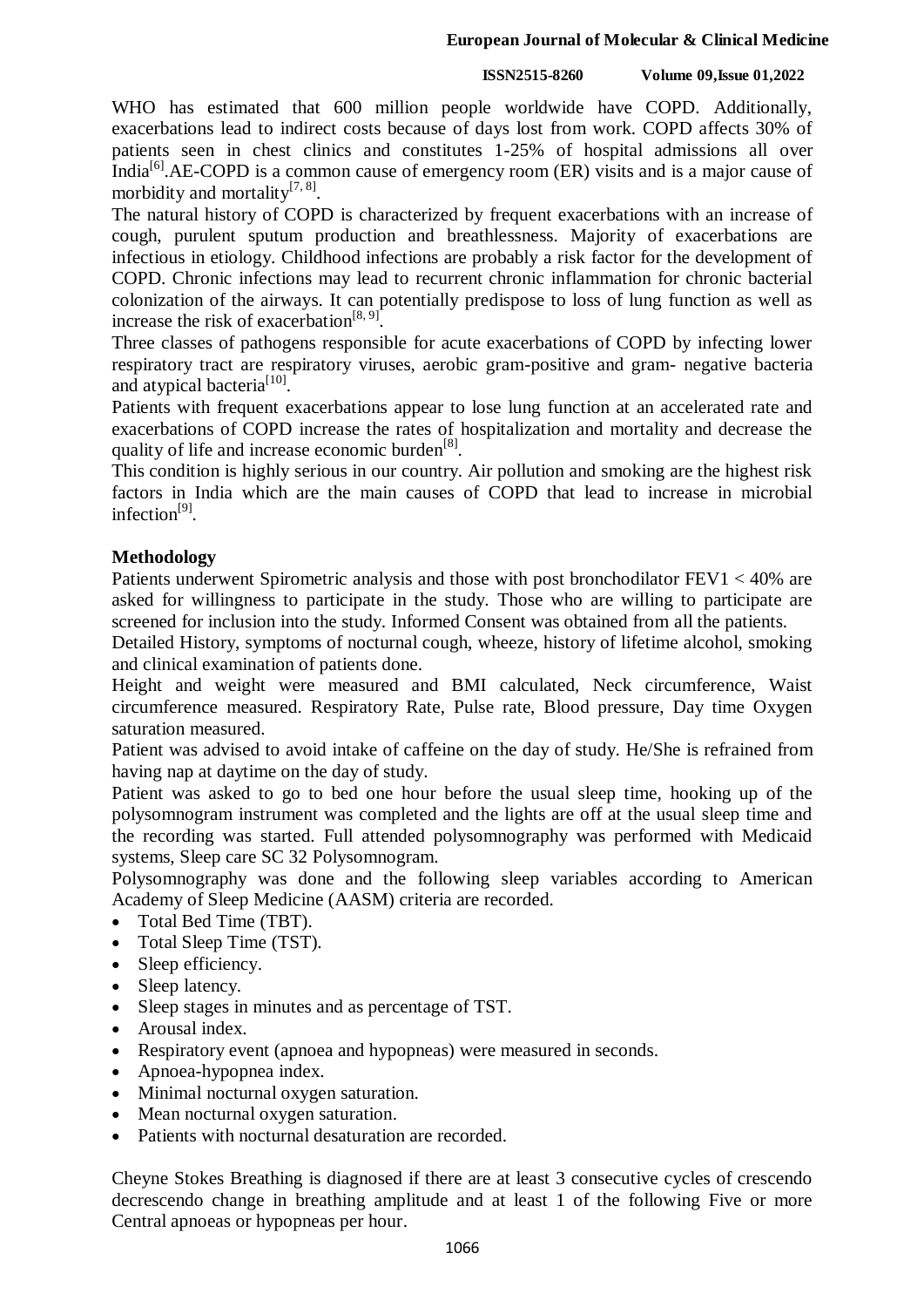**ISSN2515-8260 Volume 09,Issue 01,2022**

The cyclical crescendo decrescendo breathing has duration of atleast10 consecutive minutes.

**Total Bed Time (TBT):** Is the time from Lights out to Lights on

**Total Sleep Time (TST):** Is Total Stages N1, N2, N3, REM (in minutes) Total Sleep Time =Total Bed Time (TBT)-Total Wake Time.

**Wake after Sleep Onset (WASO):** Is the total amount of wake time after the first epoch of Sleep.

**Sleep Efficiency (%):** Is the percentage of time asleep compared to the time spent in bed. Sleep Efficiency (%) = Total Sleep Time (TST)  $\div$  Total Bed Time (TBT) x 100%

### **% of Sleep Stages**

% of Sleep Stages is the Total Time of a particular sleep stage divided by Total Sleep Time (TST) this is calculated for Stages N1, N2, N3 & REM.

% Stage N1= Total Stage N1 (in minutes)  $\div$  TST x 100%

% Stage N2= Total Stage N2 (in minutes)  $\div$  TST x 100%

% Stage N3= Total Stage N3 (in minutes)  $\div$  TST x 100%

% REM= Total REM (in minutes)  $\div$  TST x 100

**Sleep latency:** Is lights out to first epoch of any sleep stage in minutes.

**Arousal:** Is the total number of awakenings associated with transient desaturation compared to the preceding two-minute period per hour of sleep.

**Arousal index:** Is the average number of arousals per hour of sleep.

**Nocturnal desaturation:** Is defined by Patients with Oxygen saturation below 90 for> 30% of total sleep time.

## **Criteria for obstructive sleep apnoea**

Individuals must fulfil criterion A or B, plus criterion C to be diagnosed with OSA:

A. Excessive daytime sleepiness that is not explained by other factors.

- B. Two or more of the following that are not explained by other factors:
- Choking or gasping during sleep.
- Recurrent awakenings from sleep.
- Unrefreshing sleep.
- Daytime fatigue.
- **Impaired concentration.**

Overnight monitoring demonstrates 5 to 10 or more obstructed breathing events per hour during sleep or greater than 30 events per 6 hours of sleep. These events may include any combination of obstructive apnoea, hypopnea.

#### **Results**

|                                       |                                            |     |      |     | Grade 1 Grade 2 Grade 3 Grade 4 |          |               |          |               |               |
|---------------------------------------|--------------------------------------------|-----|------|-----|---------------------------------|----------|---------------|----------|---------------|---------------|
|                                       |                                            | Nol | $\%$ | Nol | $\%$                            | No       | $\frac{6}{9}$ | No       | $\frac{6}{9}$ | Total         |
| Age in $\frac{61-70}{61-70}$<br>years | 40-50                                      |     | 22.2 | 6   | 27.3                            | 3        | 30.0          | 0        | 0.0           | 15            |
|                                       | 51-60                                      |     | 22.2 | 8   | 36.4                            | 2        | 20.0          | $\theta$ | 0.0           | 16            |
|                                       |                                            | 12  | 44.4 | 8   | 36.4                            | 5        | 50.0          |          | 100.0         | 26            |
|                                       |                                            |     |      |     | 0.0                             | $^{(1)}$ | 0.0           | $\theta$ | 0.0           | $\mathcal{R}$ |
|                                       | Total 27   100.0   22   100.0   10   100.0 |     |      |     |                                 |          |               |          |               | 60            |

Table 1: Distribution according to age and GOLD criteria

Majority of the patients i.e. 12(44.4%) were from 61-70 years from Grade 1 whereas 36.4% each were from 51-60 and 61-70 years from Grade 2, 50% from 61-70 years from Grade 3 and all i.e. 100% from 61-70 years from Grade 4 of GOLD criteria.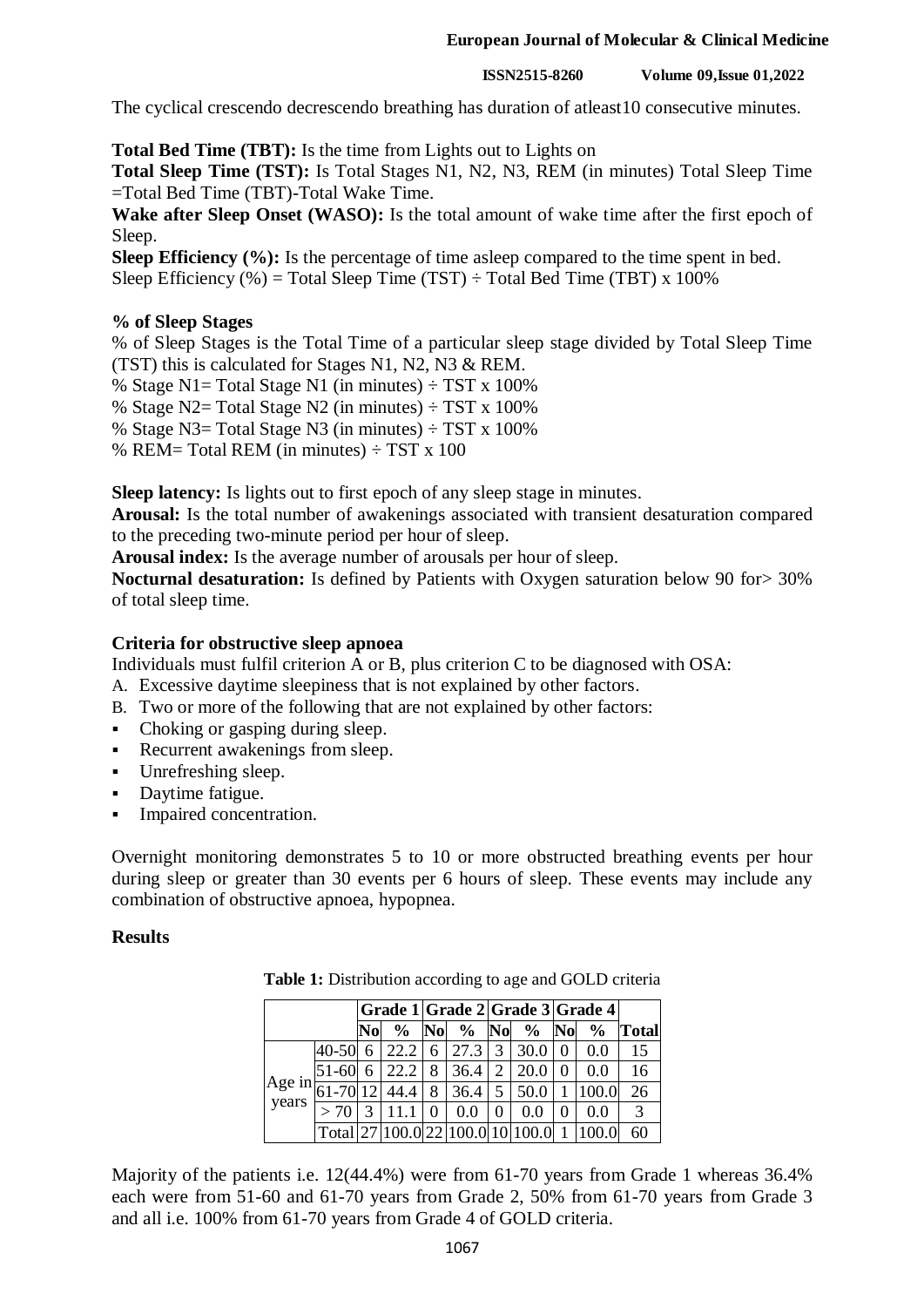|  |                                                            |  |  | $ \overline{\text{Grade}}\ 1 \overline{\text{Grade}}\ 2 \overline{\text{Grade}}\ 3 \overline{\text{Grade}}\ 4 \overline{\text{Total}} $ |  |  |                |  |               |    |
|--|------------------------------------------------------------|--|--|-----------------------------------------------------------------------------------------------------------------------------------------|--|--|----------------|--|---------------|----|
|  |                                                            |  |  |                                                                                                                                         |  |  | % No % No % No |  | $\frac{0}{0}$ |    |
|  | Male   11   40.7   18   81.8   9   90.0                    |  |  |                                                                                                                                         |  |  |                |  | 100.0         | 39 |
|  | Gender Female 16  59.3   4   18.2   1   10.0               |  |  |                                                                                                                                         |  |  |                |  |               |    |
|  | Total $\overline{27}$  100.0   22   100.0   10   100.0   1 |  |  |                                                                                                                                         |  |  |                |  |               | 60 |

**Table 2:** Distribution according to gender and GOLD criteria

Chi square test-13.0, p-0.005( $<$ 0.05), Significant.

Proportion of males were more in number in grade 2, 3 and 4 i.e. 81.8%, 90% and 100% respectively whereas proportion of females (59.3%) were more in grade 1 of GOLD criteria. This difference in the proportion of males and females was significantly higher  $( $0.05$ ). It$ means gender has predilection for severity of COPD in our study.

|  |                                        |  |                                        |           | Grade 1Grade 2Grade 3Grade 4Total |  |               |           |               |    |
|--|----------------------------------------|--|----------------------------------------|-----------|-----------------------------------|--|---------------|-----------|---------------|----|
|  |                                        |  | $\%$                                   | <b>No</b> | $\%$ No                           |  | $\frac{0}{0}$ | <b>No</b> | $\frac{0}{0}$ |    |
|  | Normal                                 |  | $\left  16 \right $ 59.3   0   0.0   0 |           |                                   |  | 0.0           |           |               |    |
|  | AHI Abnormal 11 40.7 22 100.0 10 100.0 |  |                                        |           |                                   |  |               |           | 100.0         |    |
|  | Total                                  |  |                                        |           | 100.0 22 100.0 10 100.0           |  |               |           |               | 60 |

Chi square test-26.66, p-0.0001(<0.001), highly significant.

Proportion of patients with abnormal AHI were more in number in grade 2, 3 and 4i.e. 100% each compared to proportion of 40.7% in grade 1 of GOLD criteria.

This difference in the proportion of patients was significantly higher  $( $0.05$ ). It means AHI$ raised significantly with severity of COPD in our study.

**Table 4:** Distribution according to ODI (oxygen desaturation index) and GOLD criteria

|  |                                               |  |                           | Grade 1Grade 2Grade 3Grade 4Total |  |                         |  |               |    |
|--|-----------------------------------------------|--|---------------------------|-----------------------------------|--|-------------------------|--|---------------|----|
|  |                                               |  |                           |                                   |  | % No % No % No          |  | $\frac{0}{0}$ |    |
|  | <b>Normal</b>                                 |  | $ 18 $ 66.7   0   0.0   0 |                                   |  | 0.0                     |  |               |    |
|  | ODI Abnormal 9 33.3 22 100.0 10 100.0 1 100.0 |  |                           |                                   |  |                         |  |               |    |
|  | Total                                         |  |                           |                                   |  | 100.0 22 100.0 10 100.0 |  |               | 60 |

Chi square test-31.42, p-0.0001( $<$ 0.001), highly significant.

Proportion of patients with abnormal ODI were more in number in grade 2, 3 and 4i.e. 100% each compared to proportion of 33.3% in grade 1 of GOLD criteria.

This difference in the proportion of patients was significantly higher  $(<0.05$ ). It means ODI raised significantly with severity of COPD in our study.

| <b>Table 5:</b> Correlation between BMI and AHI |
|-------------------------------------------------|
|-------------------------------------------------|

|                     | RMI                  |
|---------------------|----------------------|
| Pearson Correlation | 0.891                |
| value               | 0.0001               |
| Inference           | Positive correlation |

We found statistically significant positive correlation between AHI and BMI in ourstudy.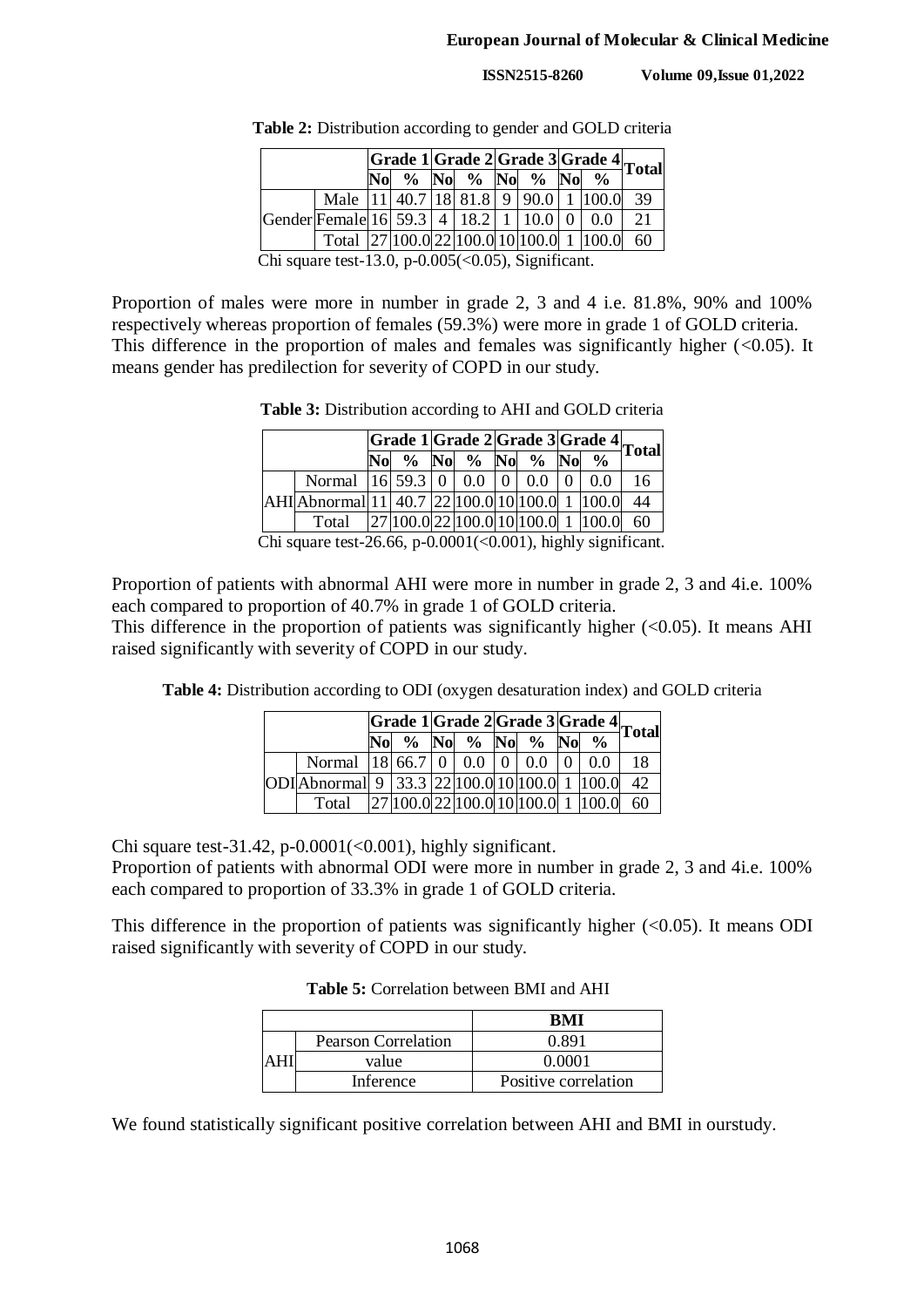

**Graph 1:** Scatter diagram showing Correlation between BMI and AHI

**Table 6:** Correlation between BMI and ODI

|     |                    | RMI                   |  |  |  |
|-----|--------------------|-----------------------|--|--|--|
|     | PearsonCorrelation | $8\overline{93}^{**}$ |  |  |  |
| ЭDI | p value            | 0.0001                |  |  |  |
|     | Inference          | Positivecorrelation   |  |  |  |

We found statistically significant positive correlation between ODI and BMI in ourstudy.



**Table 7:** Effect of treatment on ODI

|            |                             |  | N Mean Std.Deviation |       | <b>Inference</b> |
|------------|-----------------------------|--|----------------------|-------|------------------|
| <b>ODI</b> | Pre-treatment $ 60 31.29 $  |  | 26.00                | 0.00° |                  |
|            | Post-treatment $ 60 $ 17.75 |  |                      |       | Significant      |

Mean ODI before treatment in our study was 31.29±26 whereas it was 17.75±42.32 after treatment.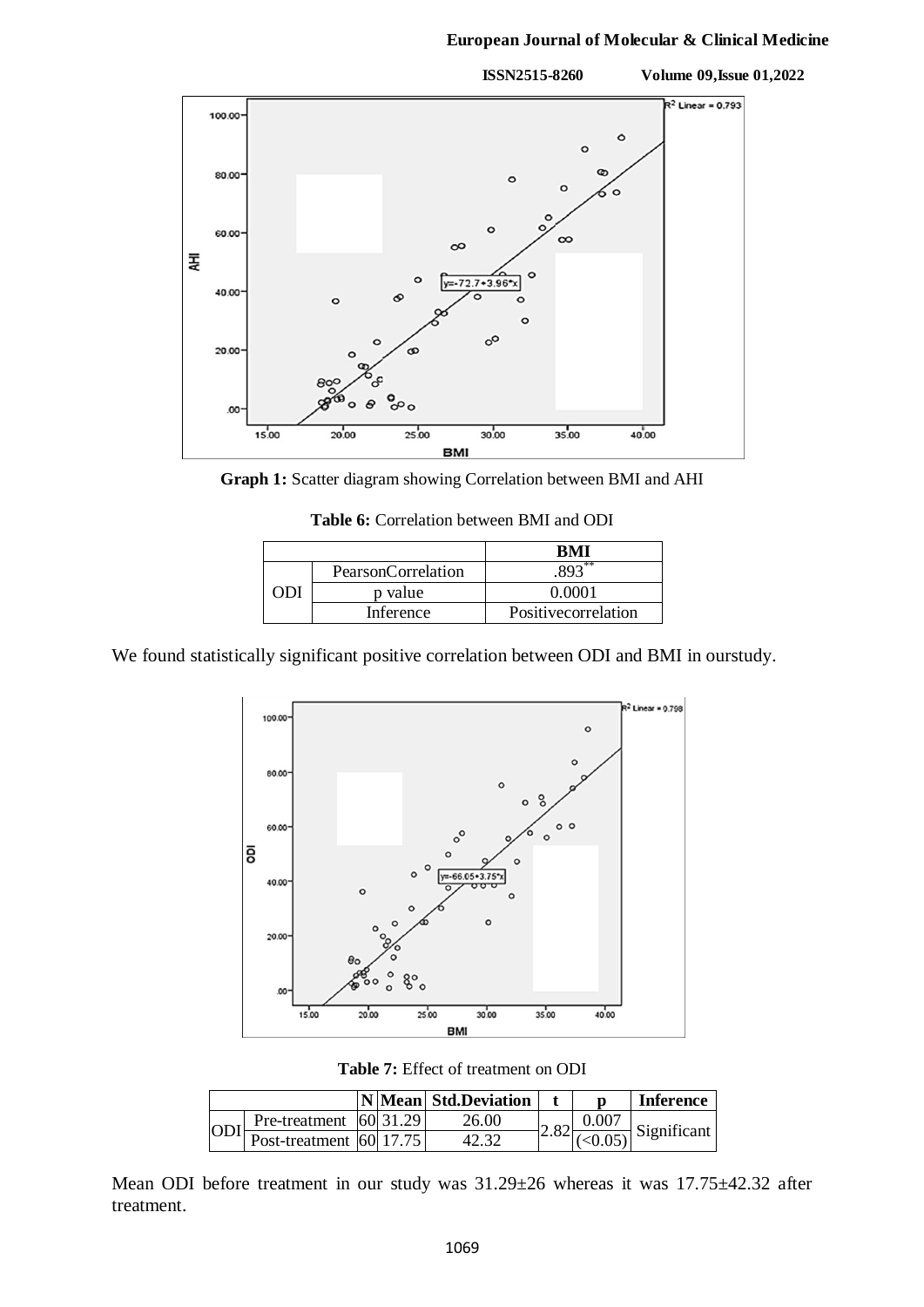**ISSN2515-8260 Volume 09,Issue 01,2022**

The difference in the mean ODI before and after treatment was found to be statistically significant  $(<0.05)$ 

It means oxygen desaturation index is significantly reduced after treatment in our study.

|                         |  | NMeanStd.Deviation |        | Inference          |
|-------------------------|--|--------------------|--------|--------------------|
| Pre-treatment $6030.17$ |  |                    | 0.0001 |                    |
| Post-treatment 60 12.29 |  | 13 70              |        | Highly significant |

**Table 8:** Effect of treatment on AHI

Mean apnoea hypo apnoea index before treatment in our study was 30.17±27.57 whereas it was  $12.29 \pm 13.79$  after treatment.

The difference in the mean ODI before and after treatment was found to be statistically significant  $(<0.001$ ).

It means apnoea hypo apnoea index (AHI) is significantly reduced after treatment in our study.

## **Discussion**

Insomnia is primarily a clinical diagnosis. Patients should be asked about theduration, frequency, and severity of their sleep symptoms. The course andprecipitants of the symptoms, and relationship to the symptoms of the lung disorder (cough, sputum production, dyspnea) should be assessed. Inquiries should be made regarding daytime habits that might contribute to insomnia (e.g., nicotine use,alcohol, and caffeine intake), sleep hygiene and possible daytime consequences of sleep problems, including fatigue, sleepiness, andqualityoflife. Patientsshould also be asked about any other disorders that could contribute to insomnia. Physical exam should be targeted towards assessing comorbidities<sup>[11]</sup>.

Sleep logs can help provide relatively objective evidence of presence and course of sleep disturbance. Scales such as the Insomnia Severity Index can help quantify the severity of insomnia at baseline as well as provide objective evidenceof improvement with therapies. Actigraphy is largely limited to the research arena, but may be used clinically if history is not clearly indicative of type or severity of sleep problems.

Several interventions improve sleep quality in COPD patients. Optimal treatment of COPD to minimize symptoms such as cough, secretions, and dyspnea will likely lead to better sleep quality. Smoking cessation should be strongly encouraged. Organic sleep disorders including RLS and sleep disordered breathing (SDB) should be optimally treated. Oxygen may theoretically have several salutary effects on sleep in COPD. Larger studies are needed to assess effects of long-term oxygen supplementation on sleep in these patients<sup>[12, 13]</sup>.

Cognitive behavioral therapy for insomnia (CBT-I) is aneffectivetherapyin primary insomnia and appears to be superior to sedatives in thelong term. CBT-Ialso appears to be beneficial in insomnia comorbid with cancer, human immunodeficiency virus infection, chronic pain, psychiatric disorders such as depression. A small study suggests feasibility and efficacy of performing CBT-I in COPD patients. In view of the potential adverse effects of pharmacotherapy inCOPD, larger trials need to be conducted assessing CBT in COPD. Other  $\frac{1}{2}$  interventions, such as stimulus control therapy alone, may also be beneficial<sup>[14]</sup>.

Therapy of attendant anxiety and depression may help improve sleep. One randomized, controlled trial reported significant improvements notonlyindepressive symptoms after CBT, but also improved sleep efficiency at 8-month follow-up in patients with COPD and depression.

Despite concerns regarding their respiratorydepressanteffects,benzodiazepines have been assessed for treatment of insomnia in COPD.

Medications may be required to improve sleep when nonpharmacologic measures prove inadequate. One week of temazepam 10 mg therapy in 14 patients with stable, severe, normocapnic COPD did not cause a significant increaseincarbon dioxide tension during sleep or worsen dyspnea or sleepiness. However, decrease in minute ventilation, worsening of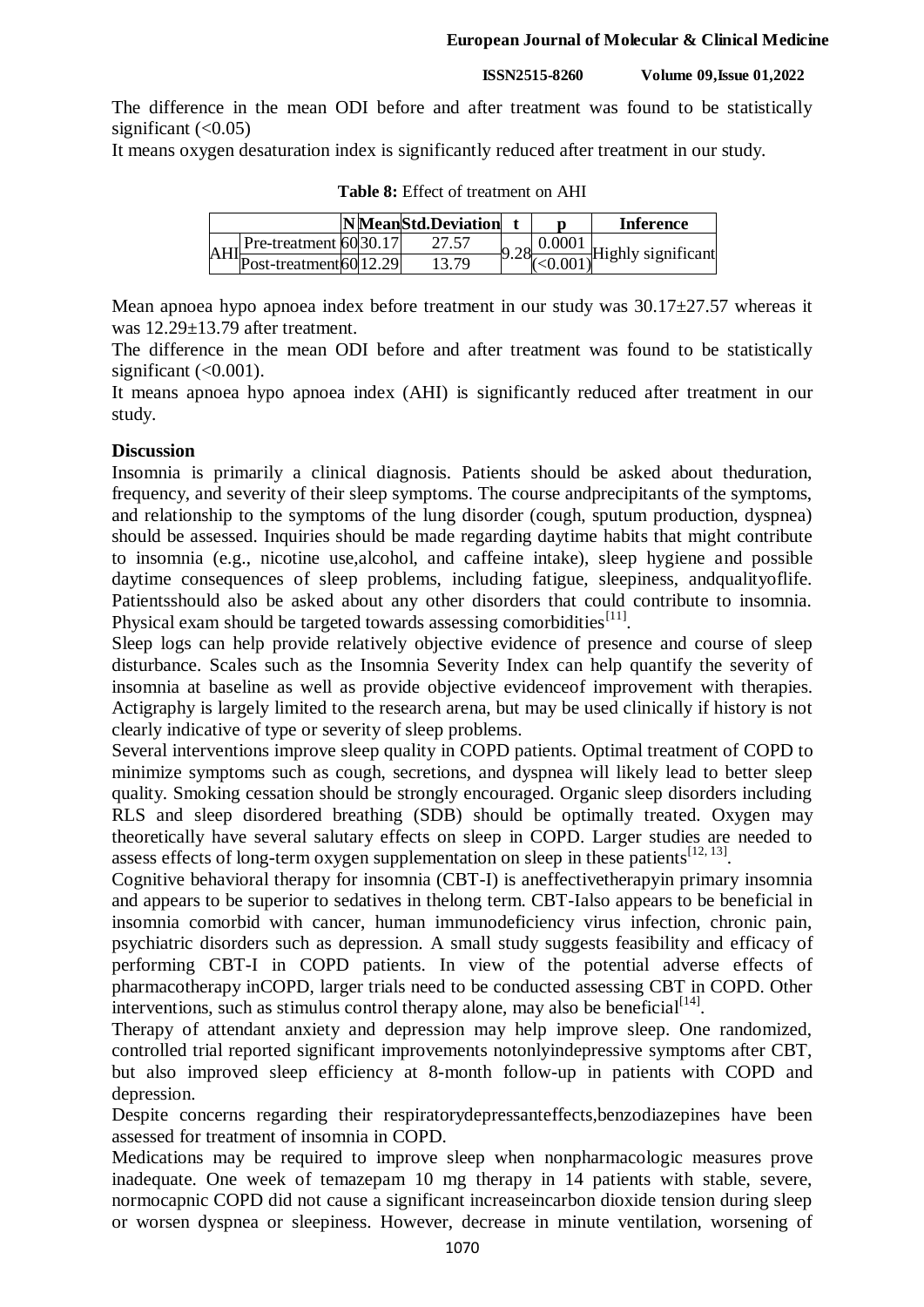#### **ISSN2515-8260 Volume 09,Issue 01,2022**

diaphragmatic endurance and decreasein oxygen saturations have been reported withtraditionalbenzodiazepines, suggesting need for caution. Furthermore, tolerance, dependence, cognitive impairment and abnormal sleep-related behaviors are concerns with both benzodiazepines and nonbenzodiazepine benzodiazepine receptor agonists<sup>[15]</sup>.

Melatonin can also improve sleep quality in COPD. Use of the MT(1)/MT(2) melatonin receptor agonist ramelteon 8 mg for one night in 25 subjects ( $\geq$  40 years) with moderate to severe COPD resulted in a significant increase in total sleep and sleep efficiency without causing respiratory depression or worse hypoxemia. The likelihood of cognitive impairment and abuse liability is also lower than that with benzodiazepine receptor agonists. However, more clinical trials need to be done to assess the effects of ramelteon on diverse physiological and polysomnographic parameters in persons with COPD.

Doxepin is a histamine-1 receptor antagonist that has been shown to alleviate psychophysiological insomnia<sup>[63]</sup>. The sleep promoting effect is seen primarily at low doses  $(3)$ mg or 6 mg), in contrast to the higher doses (10 mg or more) required for antidepressant action. However, efficacy of other antihistaminic agents in insomnia has not been demonstrated

consistently. Furthermore, these agents can be limited by their anticholinergic adverse effects which include precipitating narrow angle glaucoma or urinary retention. Trazodone is commonlyusedforinsomnia.However, its efficacy, especially in the long-term is not clear. Mirtazapine binds to 5-HT<sub>2A</sub> and 5-HT<sub>2C</sub> in addition to the H<sub>1</sub> receptor and may have a role in promoting weight gain apart from its effects on sleep. Thus, it may have a potential role in a subset of COPD patients where both these benefits would bedesirable.Nevertheless, it needs to be reiterated that these agents have not been systematically evaluated in COPD.

Finally, it is plausible that antioxidants and anti-inflammatoryagents, if proven effective, may improve sleep by improving thesymptoms of COPD as wellas decreasing sympathetic activity.

We found statistically significant positive correlation between AHI and BMI in our study. We also found statistically significant positive correlation between ODI and BMI in our study. Our findings are consistent with the findings of other studies<sup>[16]</sup>.

## **Conclusion**

- Statistically significant positive correlation was seen between AHI and BMI as well as between ODI and BMI in our study.
- CPAP treatment is useful to reduce the oxygen desaturation index (ODI) and AHI.

## **References**

- 1. KlinkME, Dodge R, Quan SF. The relation of sleep complaints to respiratory symptoms in a general population. Chest. 1994;105:151-154.
- 2. George CF, BayliffCD. Management of insomnia in patients with chronic obstructive pulmonary disease. Drugs. 2003;63:379-387.
- 3. Marin JM,Soriano JB,Carrizo SJ,Boldova A, Celli BR. Outcomes in patients with chronic obstructive pulmonary disease: The overlap syndrome. Am J Respir. Crit. Care Med. 2010;182:325-331.
- 4. Jen R, Li Y, Owens RL, Malhotra A. Sleep in chronic obstructive pulmonary disease: evidence gaps and challenges. Can Respir J, 2016, 7947198.
- 5. Young T, Peppard PE, Gottlieb DJ. Epidemiology of OSA: A population health perspective. AM J Respir Crit care med, 2002 May, 1217-1239.
- 6. Incalzi RA, Gemma A, Marra C, Capparella O, Fuso L, Carbonin P. Verbalmemory impairment in COPD: its mechanisms and clinicalrelevance.Chest.1997;112:1506-13. [PubMed: 9404746]
- 7. Riegel B, Weaver TE. Poor sleep andimpairedself-care:towardsa comprehensive model linking sleep, cognition, and heart failure outcomes. Eur. J Cardiovasc Nurs. 2009; 8:337- 44. [PubMed: 19679510]